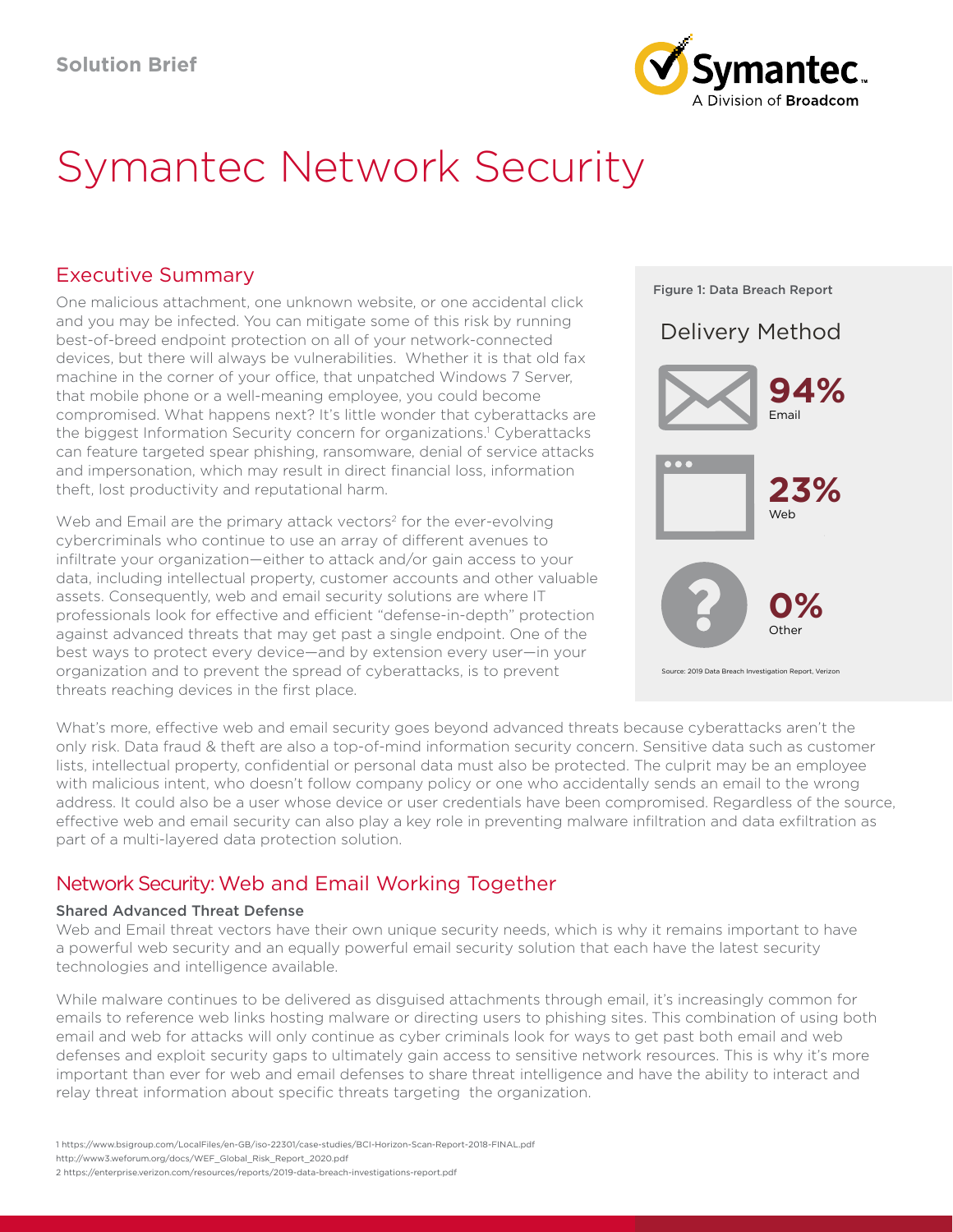Furthermore, leveraging common advanced network security capabilities ensures that both web and email vectors benefit from the same state-ofthe-art protection, while also improving operational efficiency. Symantec offers some of the most advanced threat defense solutions, including the multi-layered defense of our Content Analysis System, and our latest technology – Threat Isolation. These technologies work with both web and email security, giving organizations the advantage of being able to share their security investments and reduce management requirements across multiple security infrastructure platforms.

Content Analysis and the Symantec Global Intelligence Network (GIN) benefit from the discovery of new threats coming in from any vector and from any customer throughout the Symantec community. All organizations within the community are automatically protected from new threats through the use of shared intelligence from Symantec GIN. This networked approach to security means every customer benefits from threats discovered by anyone in the Symantec community.

#### Consistent Data Loss Prevention

Symantec's industry leading Data Loss Prevention (DLP) features tight integration with both web and email security, offering a single pane of DLP management and configuration for creating and applying a single policy to protect an organization's sensitive data from leaving through these, and other, highly used network channels.

## Leading Web Security

Symantec Web Security is based on an advanced proxy architecture, and provides superior defense against advanced threats, protects critical business information, and helps ensure secure and compliant use of the cloud and web. The traditional network perimeter is gone – today, the perimeter is wherever the data is. Users are everywhere and need quick access to data and cloud applications around the clock. In the cloud, on-premises or both, you need to stop inbound and outbound threats targeting your end users, information and key infrastructure. Symantec Secure Web Gateway is available via cloud, on-premises or as part of a hybrid proxy deployment to meet your specific needs and balance security, performance, complexity, and cost.

## Leading Email Security

Email is currently the most common way cybercriminals launch and distribute threats; 65% of targeted attack groups employ spear phishing as their primary means of attack. As the volume of attacks has increased, so has the level of sophistication. To combat this, multiple layers of protection (including threat isolation) are needed against ransomware, spear phishing and business email compromise. Security teams require advanced analytics to identify, protect and respond to any manner of targeted attack, and to protect email against user error and data leakage.

Figure 2: 1 in 10 URLs are malicious



Figure 3: Web attacks are up 56% in 2019

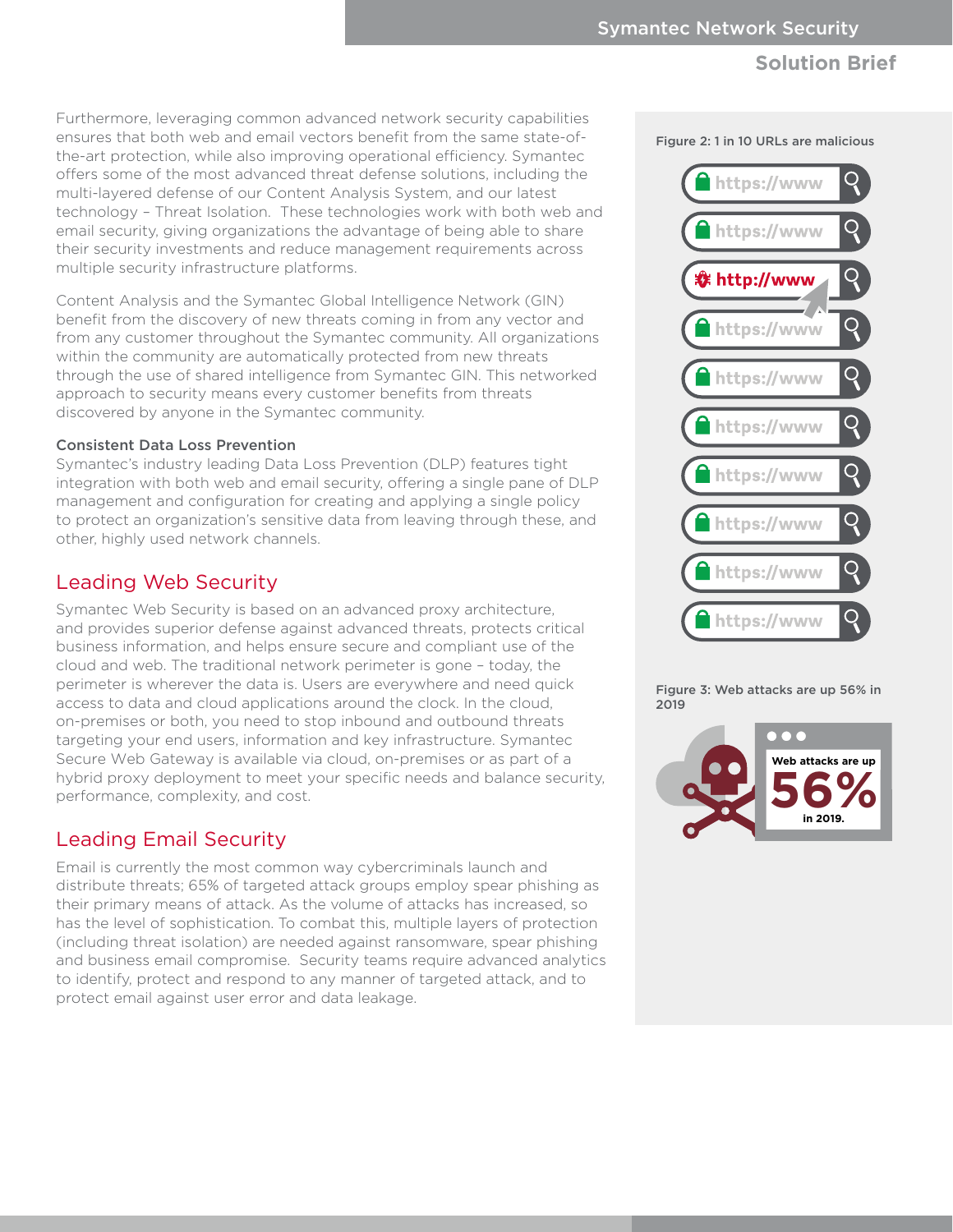#### SASE Framework

Existing network and security models no longer work as digital transformation, mobile devices, remote workers, and cloud adoption have radically changed network traffic. Customer demand for simple, scalable, fast, flexible, and secure access is driving key network security components closer to the end user, resulting in the adoption of a Secure Access Service Edge (SASE) framework.





## Key Capabilities

#### Cloud and Hybrid Options

While on-premises solutions remain the primary defense mechanisms for many organizations' data centers, the disappearance of the traditional network security perimeter, the need for cost reduction, and support for mobile and remote users has driven the need to move to security in the cloud. By offering email and web solutions in the cloud, Symantec offers options for any deployment, on-premises, cloud, or a hybrid solution of both.

#### Content Analysis

Symantec Content Analysis delivers multi-layer file inspection to better protect your organization against known and unknown threats. Known threats are efficiently identified and blocked by ProxySG, Symantec Messaging Gateway or other tools, while unknown or suspicious content is identified and delivered to Content Analysis for deep inspection, interrogation, analysis and ultimately blocking, if deemed malicious. Recent enhancements to Content Analysis include the ability to use on-box or cloud sandboxing, integration with endpoint protection and response and the addition of Symantec Antimalware and Advanced Machine Learning to Content Analysis for increased threat detection capability. The result is an extremely effective and efficient defense-in-depth model that detects even the most advanced attacks without requiring excessive or redundant infrastructure.

#### Threat Isolation

Symantec Web Isolation and Email Threat Isolation executes web sessions away from endpoints, sending only a safe rendering of information to users' browsers, thereby enabling users to visit potentially dangerous websites without the risk of infection by preventing any website-delivered zero-day malware from reaching their devices. When combined with Symantec Secure Web Gateways, rich policies can evolve from the standard (and inefficient) allow/deny model by isolating traffic from uncategorized sites or URLs with suspicious or potentially unsafe risk profiles. By integrating with Symantec messaging solutions, Threat Isolation isolates links and attachments in email to prevent phishing threats and credential attacks.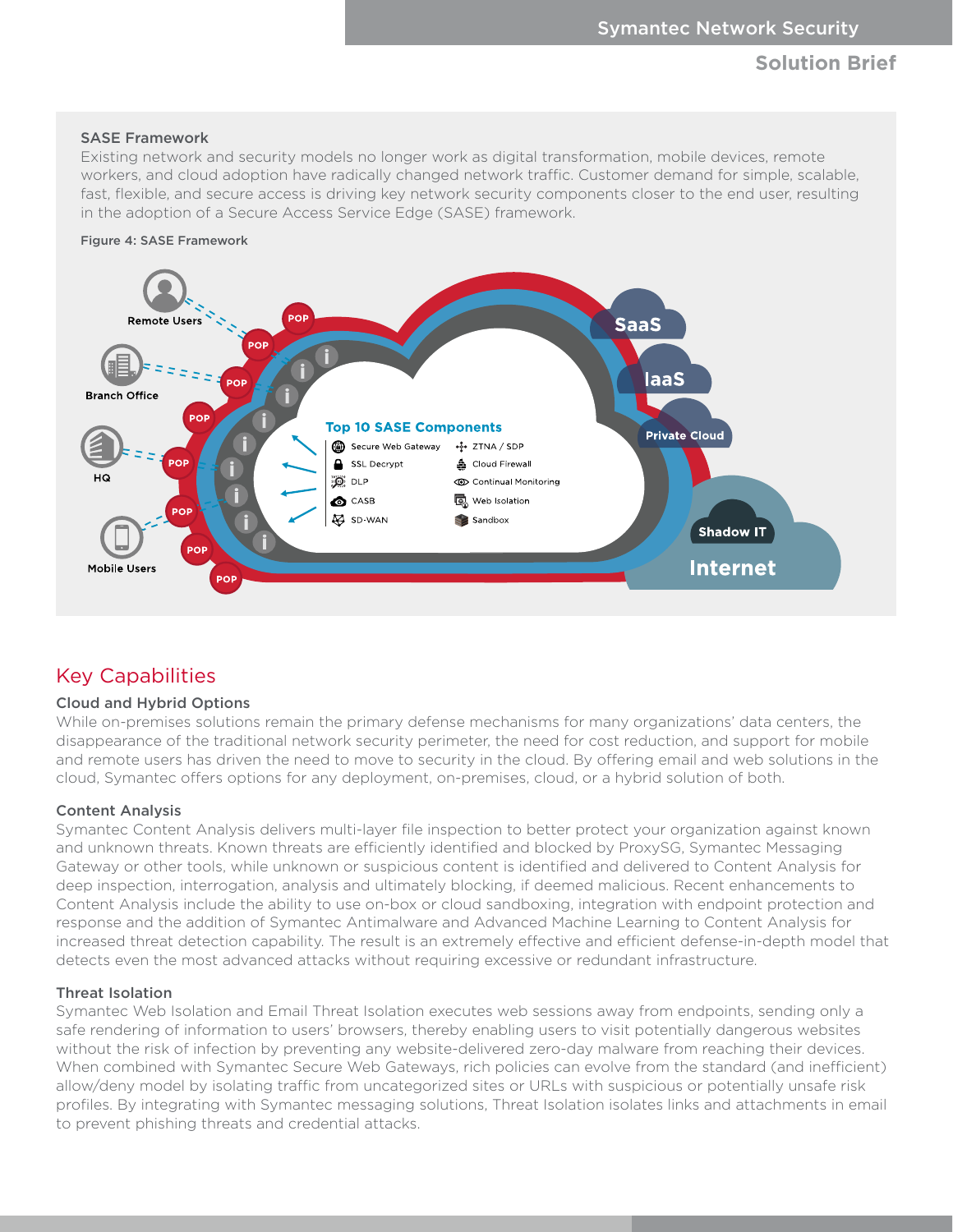#### Security Analytics

Effective security organizations understand the need to be prepared for the unknown and are effectively equipped for swift incident response. Symantec Security Analytics provides a clear view of what is happening in your environment. It delivers enriched, full-packet capture for complete network and cloud workload visibility, advanced forensics, anomaly detection, and real-time traffic analysis of everything crossing your network or to and from the cloud. Armed with this detailed record, incident response teams can conduct detailed forensic investigations, respond quickly to incidents, and resolve breaches in a fraction of the time they would spend with conventional processes.

#### Strong Encryption

Strong encryption is essential for secure communication, privacy protection and data integrity. Unfortunately, cybercriminals know this too. Most cyber threats hide in SSL / TLS encryption, which is often the majority of all network traffic. Symantec Proxies and SSL Visibility Appliance decrypt traffic, feed a wide variety of security tools, all while adhering to data privacy policies, laws and regulations. Just as important, these solutions manage encrypted traffic while preserving the original strong encryption strength.<sup>3</sup>

#### Figure 5: Content Analysis





Multi-layer threat inspection, detection and sandboxing uncover the unknowns.

3 https://jhalderm.com/pub/papers/interception-ndss17.pdf